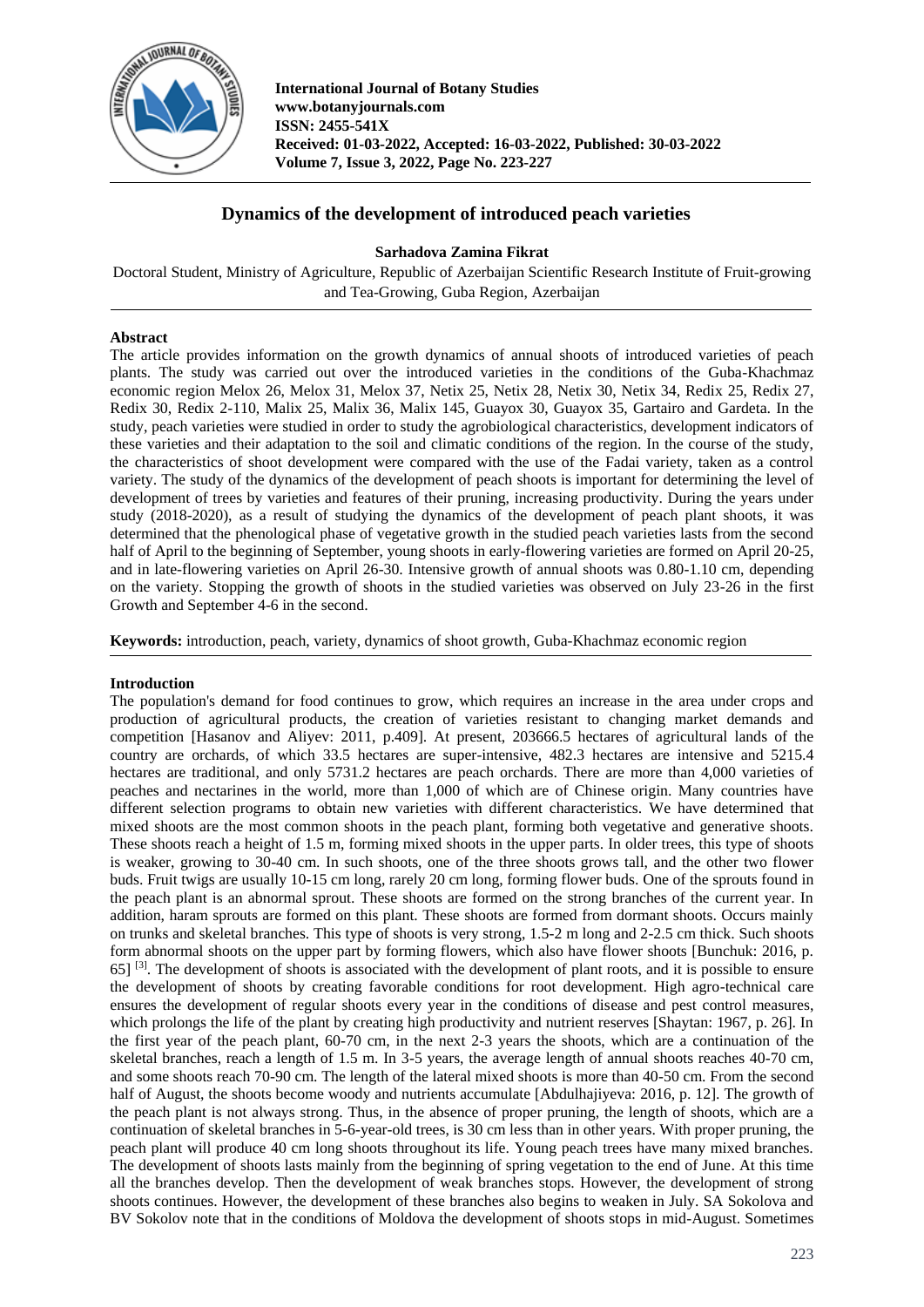there are changes in the development of shoots depending on climatic conditions. Thus, when there is a severe drought, the development of shoots stops in July. when there is a lot of precipitation, the development period of the shoots is prolonged. Sometimes, after the drought, which causes the growth of the shoots to stop, the rains lead to the beginning of the second growth of the plant, which is delayed. During the second growth in the peach plant, the length of the shoots is 10-15 cm [Sokolova and Sokolov: 1987, p. 38-40].

Knowing the beginning of the developmental stages of fruit crops allows a number of agro-technical measures (pruning, irrigation, spraying, etc.) to regulate the onset and rate of plant development, to create better conditions for obtaining fruit crops [Giovannini *et al*. 2013 p.14 ]. The study of the development dynamics of peach plant seedlings is important in increasing productivity by determining the level of plant growth capacity and pruning characteristics of varieties.

### **Materials and methodology**

The research work is carried out on 18 peach and nectarine varieties planted in a 5x3m sowing scheme on an area of 0.17 ha, introduced from Spain in the Zardabi ETB of Scientific Research Institute of Fruit-growing and Tea-growing. Under observation Melox-26, Melox-31, Melox-37, Netix-25, Netix-28, Netix-30, Netix-34, Redix-25, Redix-27, Redix-30, Redix-2-110, Malix-25, Malix-36, Malix-145, Guayox-30, Guayox-35, Gartairo, Gardeta varieties.

#### **The purpose of the study**

It is the study of agrobiological features of newly introduced peach varieties in Guba-Khachmaz region, as well as the active development phases of varieties and selection of high-yielding varieties adapted to the soil and climatic conditions of the region.

#### **Experimental part**

During the research years (2018-2020), the development of the phenogram of peach plant varieties, as well as the dynamics of the development of shoots were carried out in 3 research trees allocated for each variety. In the umbrella of each tree, a total of 10 shoots were separated, with 5 shoots from the east and west, and their length was measured every 10 days. Measurements were performed on a total of 30 seedlings of each variety. In the conditions of Guba-Khachmaz region, the phenological phase of vegetative growth in peach trees covers the period from the second half of April to September. The formation of young shoots from overgrown vegetative shoots occurs in the second and third decade of April, depending on the variety. In fast-flowering varieties (Gardeta, Gartairo, Guayox 30, Malix-145 and Redix-25) shoots develop April 20-25, and in late-flowering varieties (Melox-31, Malix-36, Redix-30, Melox-26, Netix-34 and others) April 26-30. started on dates. The study of the growth dynamics of the formed shoots was started when their length was 1.0-2.3 cm and continued until the end of September. 20-30 days after the beginning of the development of the shoots, the annual shoots grow more intensively. For all varieties, this period lasts until the end of May and the end of June. In three years, on average, the maximum daily growth in most varieties was recorded between June 10-30, and the daily growth was 0.80-1.10 cm, depending on the varieties and periods. This increase was highest in the Malix-25 (1.10 cm) and Guayox-35 (1.07 cm) varieties on June 20-30, and in Gartairo (0.80 cm) in June 1020 and Netix-34 (June 20-30). 0.77 cm) was observed. In the following days, the daily growth of annual seedlings began to decrease, and the daily growth varied between 0.03-0.17 cm, depending on the variety. Thus, the development of shoots in varieties is considered to have stopped during the first period (Table 1). The opening of leaf shoots and the beginning of longitudinal growth of shoots were recorded in 3 years on average between 7.9˚C and 22.4˚C. Depending on the varieties and climatic conditions of the years, the average daily temperature of the vegetative growth phase was 14.6-17.7˚C. During strong growth, the relative humidity was 65-75% and the rainfall ranged from 5.6 mm to 51.8 mm, depending on the years of research. The most rain fell in 2018, and the least in 2020. During the research years, the soil moisture of the experimental area varied between 20.7-23.9% depending on the soil layers. Studies have shown that in all varieties observed in the second half of July and early August, growth processes are significantly reduced, and the second stage of the phenological phase of vegetative growth - the second growth period begins. In general, depending on the variety, the stunting period of the shoots is 30- 40 days, and in early September, the shoots in the middle of the umbrella of most varieties form hill shoots (Table 2).

| <b>Variety</b> |           |      | Daily increase, cm |      |       |      |      |      |      |      |      |      |                                                                                                     |       |  |  |  |
|----------------|-----------|------|--------------------|------|-------|------|------|------|------|------|------|------|-----------------------------------------------------------------------------------------------------|-------|--|--|--|
|                |           |      |                    |      |       |      |      |      |      |      |      |      | 30/IV-H0/V-H20/V-H30/V-H0/VI-H20/VI-H30/VI-H0/VII-H20/VII-H0/VIII-H0/VIII-H20/VIII-B0/VIII-H0/VIII- |       |  |  |  |
|                |           | 10/V | 20/N               | 30/N | 10/VI |      |      |      |      |      |      |      | 30/VI  10/VII  20/VII   30/VII   10/VIII  20/VIII   30/VIII                                         | 10/IX |  |  |  |
|                | Fadai (n) | 0.14 | 0.35               | 0.57 | 0.74  | 0.91 | 0.90 | 0.68 | 0.27 | 0.03 | 0.04 | 0,21 | 0.50                                                                                                | 0,02  |  |  |  |
|                | Melox 26  | 0.12 | 0.25               | 0.48 | 0,57  | 0.85 | 0.83 | 0.71 | 0.16 | 0.08 | 0.04 | 0.16 | 0.42                                                                                                | 0,12  |  |  |  |
|                | Netix 25  | 0.17 | 0,37               | 0.66 | 0.77  | 0.95 | 0.88 | 0.75 | 0.29 | 0.05 | 0.16 | 0.38 | 0.69                                                                                                | 0,15  |  |  |  |
| 4.             | Redix 25  | 0.18 | 0.34               | 0.79 | 0.74  | 0.92 | 0.91 | 0.77 | 0.29 | 0.07 | 0.06 | 0.30 | 0.57                                                                                                | 0,17  |  |  |  |
|                | Malix 25  | 0.13 | 0.33               | 0.49 | 0,72  | 0.82 | 1.10 | 0.62 | 0.26 | 0.05 | 0.03 | 0.19 | 0.43                                                                                                | 0,08  |  |  |  |
| 6.             | Redix 27  | 0.18 | 0.29               | 0.53 | 0.66  | 0,82 | 0.87 | 0.69 | 0.42 | 0.09 | 0.03 | 0.18 | 0.27                                                                                                | 0.10  |  |  |  |

**Table 1:** Daily growth of peach varieties, cm (average in 2018-2020)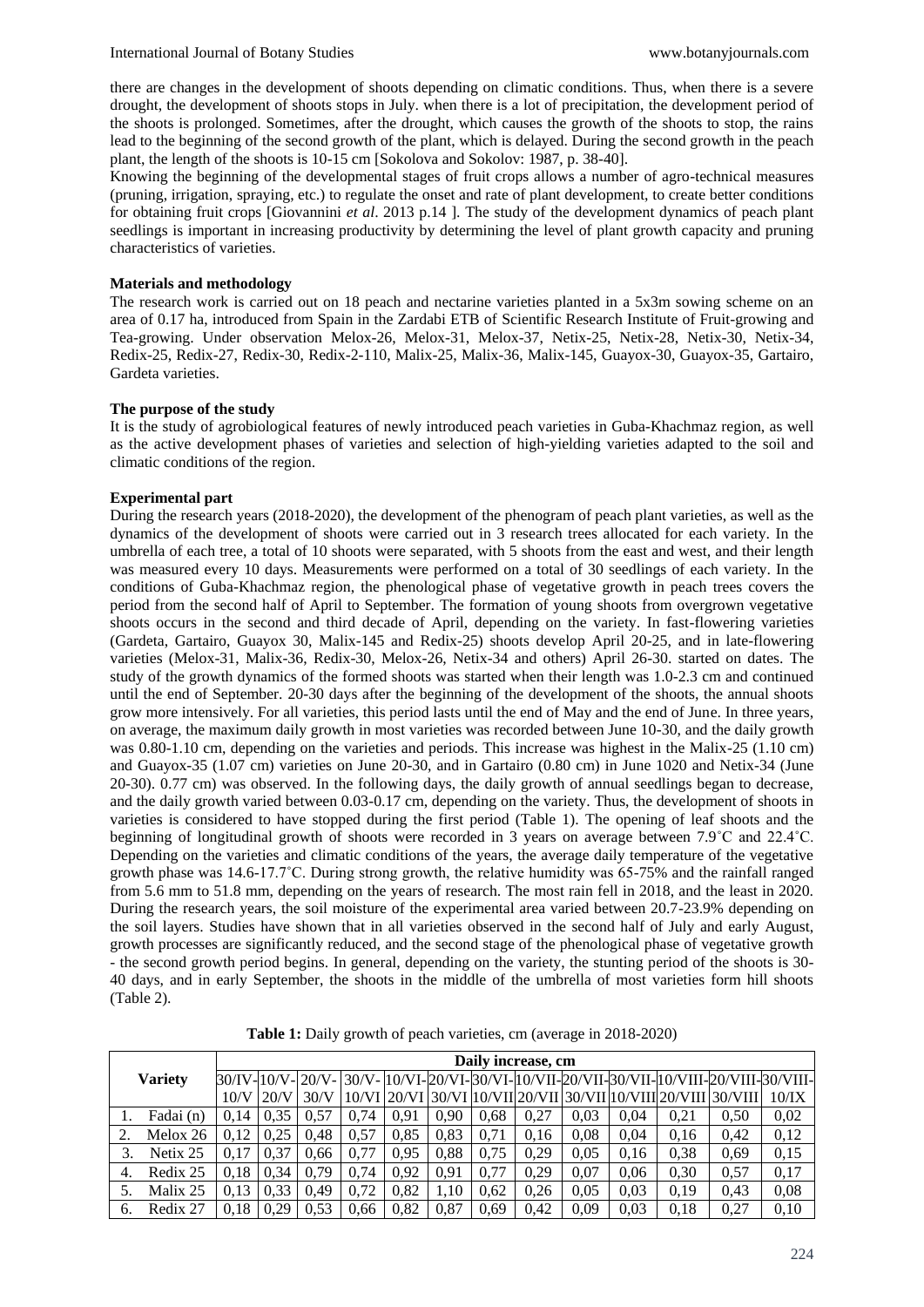| Netix 28           | 0.13 | 0,29 | 0.49 | 0.70 | 0.85 | 0,80 | 0,73 | 0,28 | 0,05 | 0.04 | 0,19 | 0,57 | 0,10 |
|--------------------|------|------|------|------|------|------|------|------|------|------|------|------|------|
| Netix 30<br>8.     | 0.18 | 0,35 | 0.70 | 0.79 | 0.87 | 0,84 | 0.79 | 0,26 | 0.17 | 0.09 | 0,42 | 0.61 | 0,18 |
| Guayox 30<br>9.    | 0,13 | 0,27 | 0,42 | 0,69 | 0,85 | 0,95 | 0.73 | 0.36 | 0,05 | 0,07 | 0,21 | 0,26 | 0,12 |
| Redix 30<br>10.    | 0.17 | 0,26 | 0.41 | 0.68 | 0,88 | 0,81 | 0,79 | 0,32 | 0.04 | 0,05 | 0.19 | 0.43 | 0,04 |
| Malix 145<br>11.   | 0.16 | 0,25 | 0,36 | 0.63 | 0.83 | 0,81 | 0,72 | 0.19 | 0.05 | 0.07 | 0.07 | 0.30 | 0,11 |
| Melox 31<br>12.    | 0.21 | 0.36 | 0.60 | 0.90 | 0.94 | 0.74 | 0.76 | 0.29 | 0.04 | 0.05 | 0,11 | 0.61 | 0,35 |
| 13. Melox 37       | 0,11 | 0,34 | 0.49 | 0.63 | 0,86 | 0,88 | 0,79 | 0,19 | 0.05 | 0.04 | 0,20 | 0.53 | 0,14 |
| Redix 2-110<br>14. | 0.13 | 0,35 | 0.45 | 0,59 | 0.98 | 0.89 | 0.65 | 0,29 | 0,04 | 0.05 | 0,16 | 0,42 | 0,12 |
| 15. Netix 34       | 0.14 | 0.35 | 0.44 | 0,63 | 0.90 | 0.77 | 0,70 | 0,25 | 0.04 | 0.05 | 0,20 | 0,53 | 0,13 |
| 16. Malix 36       | 0.16 | 0,37 | 0,45 | 0,72 | 0,88 | 0,90 | 0,72 | 0,44 | 0,03 | 0,05 | 0,19 | 0,48 | 0,08 |
| Guayox 35<br>17.   | 0.18 | 0,38 | 0.66 | 0.70 | 0,96 | 1.07 | 0.68 | 0,31 | 0.10 | 0.10 | 0,30 | 0.64 | 0,14 |
| Gartairo<br>18.    | 0.14 | 0,33 | 0,52 | 0.68 | 0.80 | 0,85 | 0.68 | 0,29 | 0.05 | 0,04 | 0.18 | 0.43 | 0,12 |
| 19.<br>Gardeta     | 0.17 | 0,38 | 0.58 | 0.75 | 0.94 | 0.89 | 0.80 | 0.37 | 0.06 | 0.07 | 0.20 | 0.65 | 0,11 |

**Table 2:** Annual development dynamics of unitary shoots of introduced peach plant varieties, cm (2018-2020)

|                  | aylar |     |     |                  |      |    |    |      |    |    |               |    |    |                  |    |    |                                                                                                       |
|------------------|-------|-----|-----|------------------|------|----|----|------|----|----|---------------|----|----|------------------|----|----|-------------------------------------------------------------------------------------------------------|
| <b>Variety</b>   | April |     | May |                  | June |    |    | July |    |    | <b>August</b> |    |    | <b>September</b> |    |    |                                                                                                       |
|                  | 20    | 30  | 10  | 20               | 30   | 10 | 20 | 30   | 10 | 20 | 30            | 10 | 20 | 30               | 10 | 20 | 30                                                                                                    |
| Fadai (n)<br>1.  | 1,4   | 2,8 | 4,2 | 7,7              |      |    |    |      |    |    |               |    |    |                  |    |    | $13,4 20,8 29,9 38,0 44,8 47,5 47,8 48,2 50,3 55,3 56,2 56,4 56,4\pm0,34$                             |
| 2.<br>Melox 26   | 1,2   | 2,3 | 3,5 | 6.0 <sub>1</sub> |      |    |    |      |    |    |               |    |    |                  |    |    | $11,2 16,9 25,4 33,7 40,8 42,6 43,4 43,8 45,4 50,3 51,5 51,7 51,7\pm0,41$                             |
| 3.<br>Netix 25   | 1,9   | 3,2 | 4,9 | 8,6              |      |    |    |      |    |    |               |    |    |                  |    |    | 15,2 22,9 32,4 41,2 48,7 51,6 52,1 52,7 56,5 63,2 64,7 64,8 64,8±0,60                                 |
| Redix 25<br>4.   | 2,0   | 3,4 | 5,2 | 8,6              |      |    |    |      |    |    |               |    |    |                  |    |    | 15,9 23,3 32,5 41,6 49,3 52,2 52,9 53,5 56,5 62,2 63,9 64,1 64,1 ± 0,46                               |
| 5.<br>Malix 25   | 1,3   | 2,4 | 3,7 | 7,0              |      |    |    |      |    |    |               |    |    |                  |    |    | $11,9 19,1 27,3 38,3 44,5 47,1 47,6 47,9 49,8 54,1 54,9 55,0 55,0\pm0,48$                             |
| Redix 27<br>6.   | 1,3   | 2,6 | 4,4 |                  |      |    |    |      |    |    |               |    |    |                  |    |    | 7,3   12,6   19,2   28,4   37,1   44,0   48,2   49,1   49,4   51,2   53,9   54,9   55,0   55,0 ± 0,59 |
| 7.<br>Netix 28   | 1,3   | 2,7 | 4,0 |                  |      |    |    |      |    |    |               |    |    |                  |    |    | 6,9   11,1   18,1   26,6   34,6   41,9   44,7   45,2   45,6   47,5   53,1   54,1   54,2   54,2 ± 0,44 |
| 8.<br>Netix 30   | 2,2   | 3,5 | 5,3 |                  |      |    |    |      |    |    |               |    |    |                  |    |    | 8,8   15,8   23,7   32,4   40,8   48,7   51,3   53,0   53,9   58,1   64,2   66,0   66,1   66,1 ± 0,51 |
| 9.<br>Guayox 30  | 1,2   | 2,4 | 4,0 |                  |      |    |    |      |    |    |               |    |    |                  |    |    | 6,7   10,9   17,8   25,9   35,4   42,7   46,3   46,8   47,5   49,6   52,2   53,4   53,6   53,6 ± 0,46 |
| 10. Redix 30     | 1,2   | 2,5 | 4,2 | 6,8              |      |    |    |      |    |    |               |    |    |                  |    |    | $10,9 17,7 26,5 34,6 42,5 45,7 46,1 46,6 48,5 52,8 53,2 53,4 53,4\pm0,37 $                            |
| Malix 145<br>11. | 1,0   | 2,2 | 3,6 | 6,1              |      |    |    |      |    |    |               |    |    |                  |    |    | 9,7  17,0   25,3   33,4   40,6   42,5   43,0   43,7   44,4   47,4   48,5   48,6   48,6 ± 0,44         |
| 12. Melox 31     | 2,3   | 3,5 | 5,6 | 9,2              |      |    |    |      |    |    |               |    |    |                  |    |    | 15,2 24,2 33,6 41,0 48,6 51,5 51,9 52,4 53,5 59,6 63,1 63,3 63,3 ± 0,68                               |
| 13. Melox 37     | 1,5   | 2,8 | 3,9 |                  |      |    |    |      |    |    |               |    |    |                  |    |    | 7,3  12,2  18,5   27,1   35,9   43,4   45,3   45,8   46,2   48,2   53,3   54,7   54,8   54,8 ± 0,43   |
| 14. Redix 2-110  | 1,3   | 2,5 | 3,8 | 7,3              |      |    |    |      |    |    |               |    |    |                  |    |    | $11,8 17,7 27,5 36,4 42,9 45,8 46,2 46,7 48,3 52,5 53,7 53,9 53,9\pm0,59$                             |
| 15. Netix 34     | 1,2   | 2,4 | 3,8 | 7,3              |      |    |    |      |    |    |               |    |    |                  |    |    | $11,7 18,0 27,0 35,3 42,3 44,8 45,2 45,7 47,5 52,8 54,1 54,3 54,3\pm0,41$                             |
| 16. Malix 36     | 1,1   | 2,2 | 3,8 |                  |      |    |    |      |    |    |               |    |    |                  |    |    | 7,5   12,0   19,2   28,0   37,0   44,2   46,6   46,9   47,4   49,3   54,2   55,0   55,1   55,1 ± 0,43 |
| 17.<br>Guayox 35 | 1,9   | 3,4 | 5,2 | 9,0              |      |    |    |      |    |    |               |    |    |                  |    |    | 15,6 22,6 32,2 42,9 49,7 52,8 53,8 54,8 57,8 64,2 65,6 65,8 65,8±0,44                                 |
| 18. Gartairo     | 1,3   | 2,6 | 4,0 |                  |      |    |    |      |    |    |               |    |    |                  |    |    | 7,3   12,5   19,3   27,3   35,8   42,6   45,4   45,9   46,3   48,1   52,4   53,6   53,9   53,9 ± 0,53 |
| 19. Gardeta      | 2,2   | 3,7 | 5,4 | 9,2              |      |    |    |      |    |    |               |    |    |                  |    |    | 15,0 22,5 31,9 40,8 48,8 52,5 53,1 53,8 55,8 62,3 63,4 63,6 63,6 ± 0,57                               |



**Fig 1:** Dynamics of development of shoots belonging to the introduced peach varieties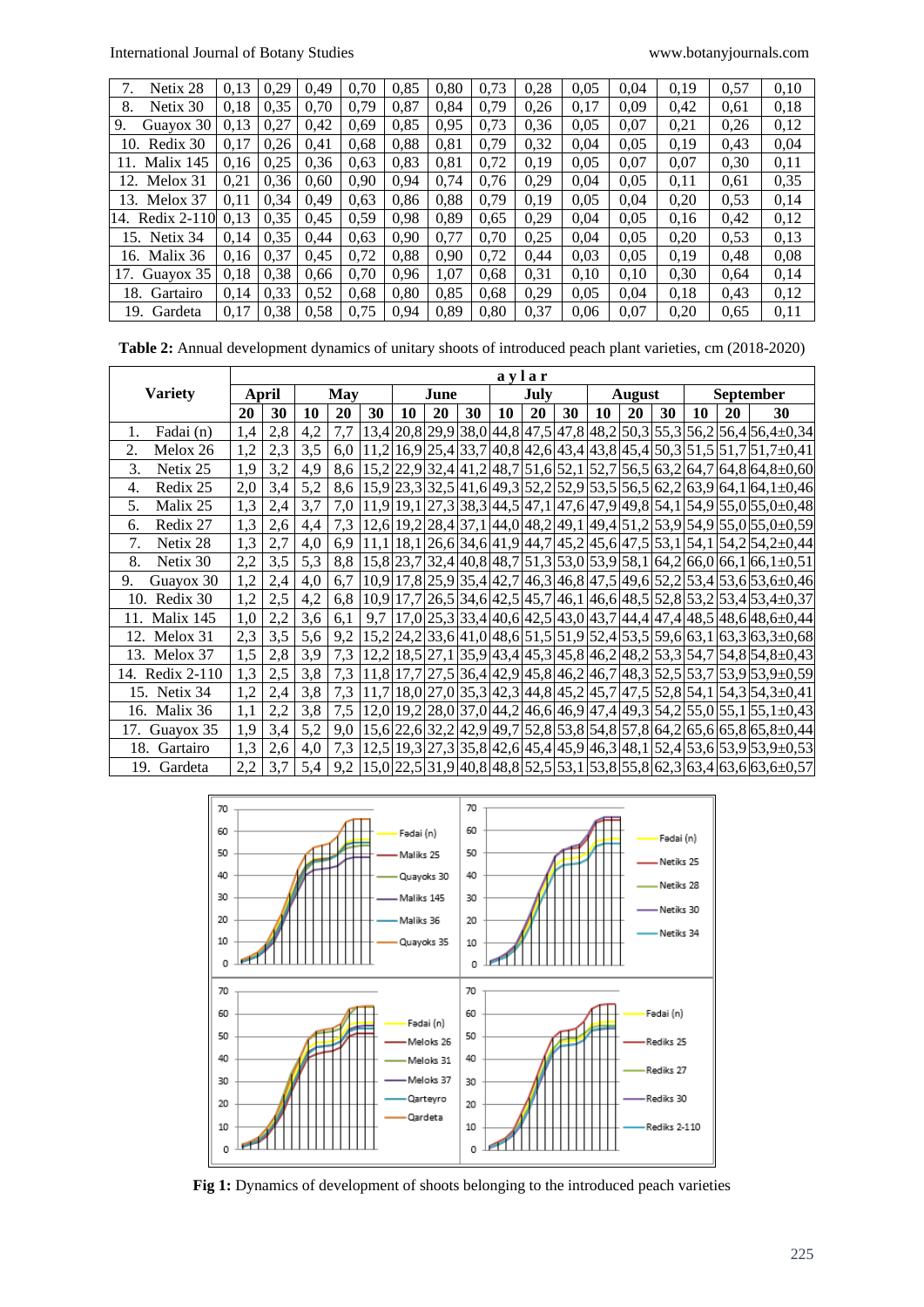#### International Journal of Botany Studies [www.botanyjournals.com](http://www.botanyjournals.com/)

As a result of the research, among the peach varieties introduced in the soil and climatic conditions of Guba-Khachmaz economic region, varieties with relatively high performance compared to Fadai (n) variety were selected for the dynamics of development of shoots. Thus, the average length of shoots on the introduced peach varieties does not vary between 48.6-66.1 cm. Melox-31, Netix-25, Netix-30, Redix-25, Quayoks-35 and Gardeta varieties with a average length of 63.3-66.1 cm shoots are relatively high compared to Fadai (56.4 cm) variety, while other varieties It had relatively low values of 48.6-55.1 cm. According to this indicator, Netix-30 variety had the highest score with 66.1 cm and Maliks-145 variety had the lowest score with 48.6 cm.



**Fig 2:** Comparison of the development of sprouts of introduced peach varieties